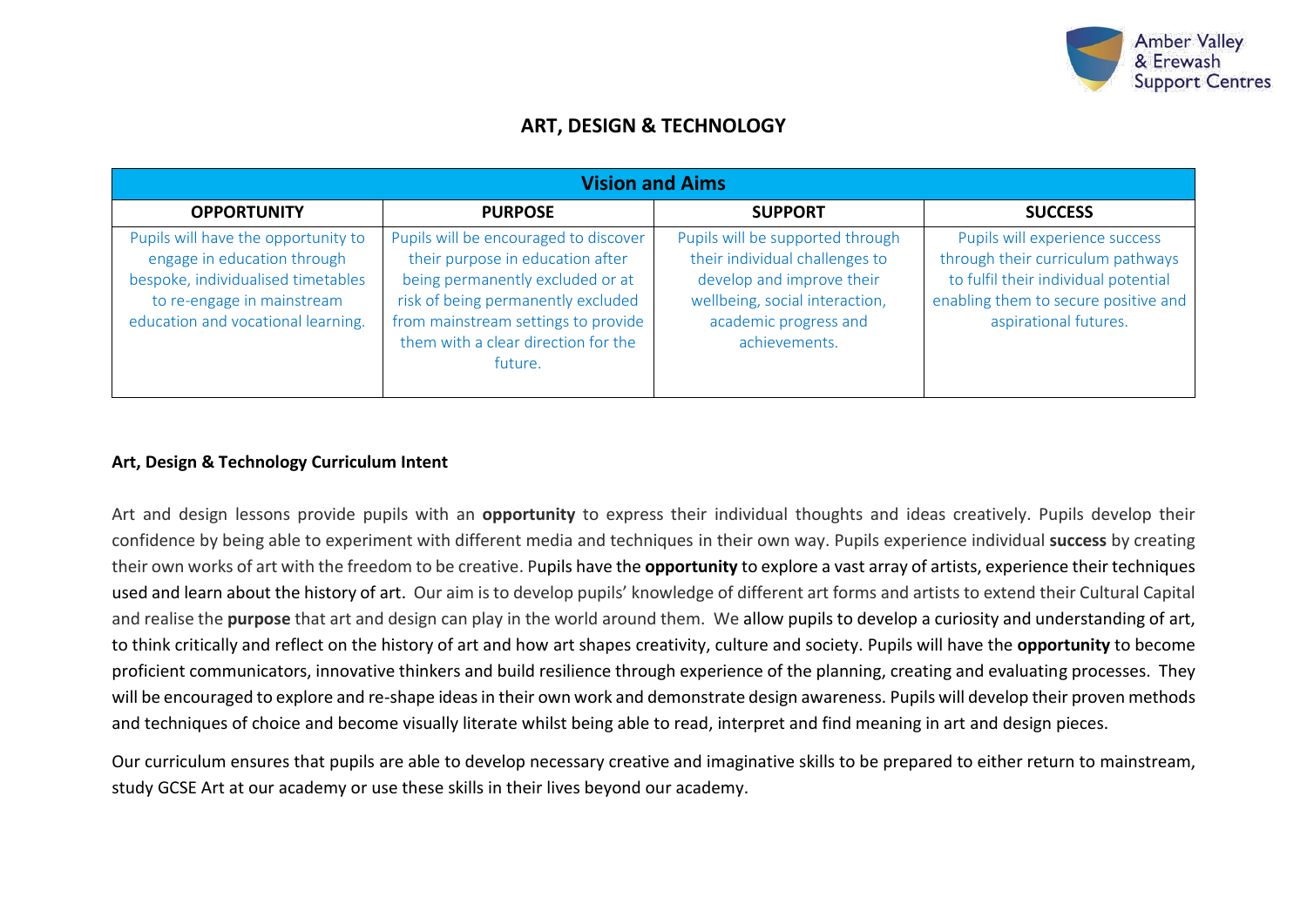

Our intent enables pupils to:

- Develop their ability to think creatively and imaginatively;
- Learn to re-design and evaluate their work to encourage resilience
- Experience use of different artistic media;
- Learn about the culture and history of art and the role it can play in the world;
- Interpret and find the meaning of art pieces;
- Apply skills to support emotional self-regulation.

### **Content**

Art, Design and Technology content is shared in the long- term curriculum plans (see below). Content is divided into 6 academic terms per year and is delivered on a 3 yearly cycle. Curriculum content is taken from elements of the National Curriculum or the qualifications being studied. Cross curricular links are made were appropriate.

### **Implementation**

Delivery of Art, Design and Technology occurs via small site-based classes. This allows pupils to learn in an appropriate environment and positively promotes engagement in learning. We encourage learning with flexible and bespoke **support** strategies identified per individual pupil in their 'pupil information pack'. The sequencing of art ensures that content is taught in a logical order so that pupils build on knowledge and skill. This allows pupils to embed knowledge and apply their creativity skills within other subjects. When pupils transition between our academy sites they are able to transfer their artistic skills and apply these.

At KS4, Art is delivered at the Sawley site following the GCSE Art curriculum or at the Bennerley site through the OCR Entry Level Art & Design qualification. Art is delivered to allow pupils to experience a practical subject and learn through kinaesthetic activities. We aim for all pupils that are studying Art to make maximum progress whilst with our academy. KS4 APT pupil's study towards optional vocational qualifications and have the choice to engage in artistic courses at commissioned alternative providers if this is of personal interest.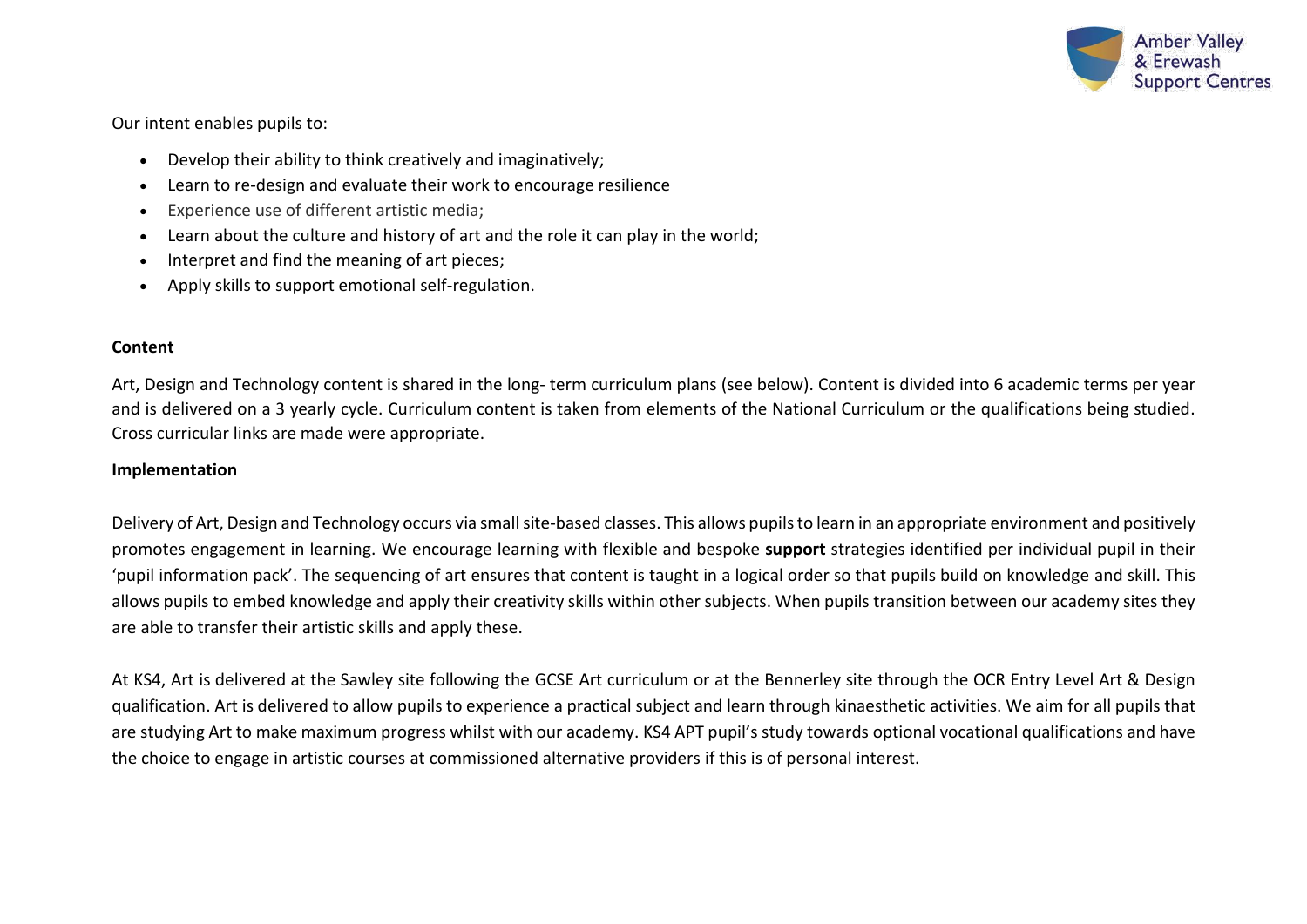

#### **Assessment**

All pupils in KS2 and KS3 are assessed for progression in accordance with the whole academy bespoke assessment and tracking 14 Step Scale. All pupils will have a baseline and target set using the Art 14 Step Scales, regardless of site, age, ability or qualification being studied. This enables our academy to track progress in Art and enables pupils to achieve individual **success** regardless of their starting point. This allows pupils to develop their confidence and self- esteem. Pupils are able to move between our academy sites if appropriate and we can continue to track knowledge and skill development through the 14 Step Scale. KS4 pupils working towards GCSE Art will be assessed for progress against the Art 14 Step Scale and also the GCSE Art specification. KS4 pupils working towards the OCR Entry Level Art & Design qualification will be assessed for progress against the 14 Step Tracking Scale and also the OCR Art & Design qualification.

Use of the 14 Step Scale ensures that all pupils are set appropriate targets and work can be differentiated accordingly. Assessments are used as appropriate to each site to evidence progress towards targets. Pupils are continually assessed on their grasp of content covered and outcomes are set each lesson to support or extend their understanding. Formative teacher assessment will take place during each Art lesson through a variety of methods such as plenaries, quizzes, starters, discussions and self/peer assessments.

Summative assessments at the end of topics will be completed for all pupils not working towards formal qualifications. Summative assessment for KS4 pupils will be their formal exam result. KS4 pupils' working towards an Art qualification will complete mock exams which generate information in order to track their progress. Their performance is analysed and used to inform interventions required in preparation for their exam.

#### **Impact**

We aim for pupils to experience individual **success** in Art through individual target setting, bespoke **support** strategies and use of high expectations. Pupils are encouraged to make maximum progress whilst on roll with short term and long -term target setting. Aspirational targets are also set. Pupils will be encouraged to work towards the next level or grade where time allows.

For those pupils who attend the KS4 site base pupils aim to achieve a OCR GSCE in Art and KS3 pupils attending Bennerley site work towards OCR entry level Art.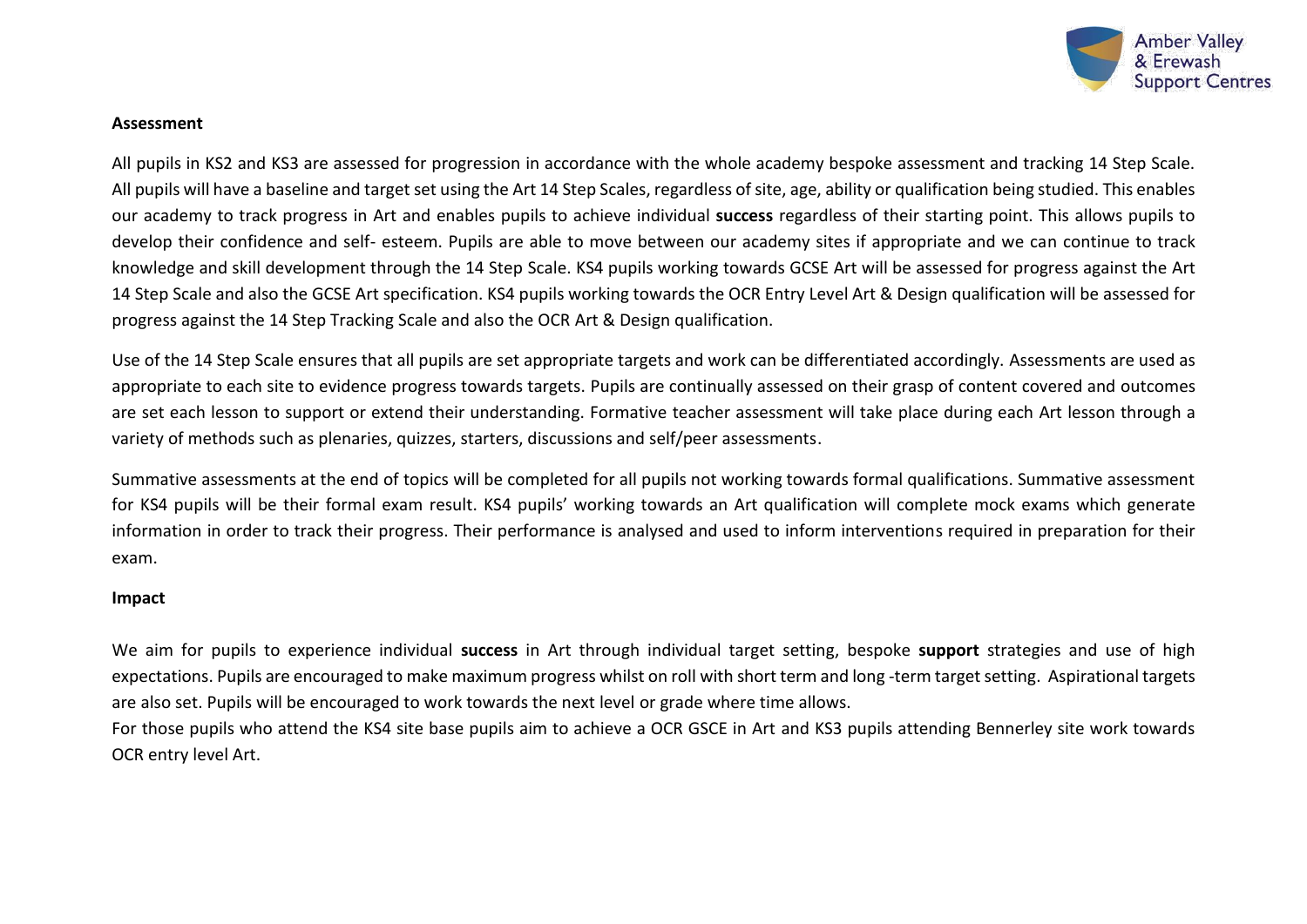

Artistic skills developed are transferred successfully to our vocational qualifications offered through our Alternative Provision commissioning process. Qualifications such as Digital Media will require pupils to use their research and creative ability and also evaluate their work in order to re-design and make amendments during the creative process. Pupils may engage in an Art Short Course at The Blend Youth Project and chose art in their curriculum at The Island Project.

# **Career links with the Art, Design and Technology Curriculum**

The Art, Design and Technology long-term plans have a careers focus for each term which links the topic to related artistic based careers (see LTP). Throughout the curriculum, there are opportunities to link artistic design skills to 'real life' applications and build foundations for the next step.

Planning makes reference to careers within a particular subject area. Progression pathways, next steps training and post-16 education **opportunities** are identified. Pupils are given opportunities to research career pathways and expand their knowledge of different careers. They are encouraged to be aspirational and are exposed to a wide variety of careers. Careers is delivered by both teachers and teaching assistants and is also embedded in the timetabled curriculum at each academy site.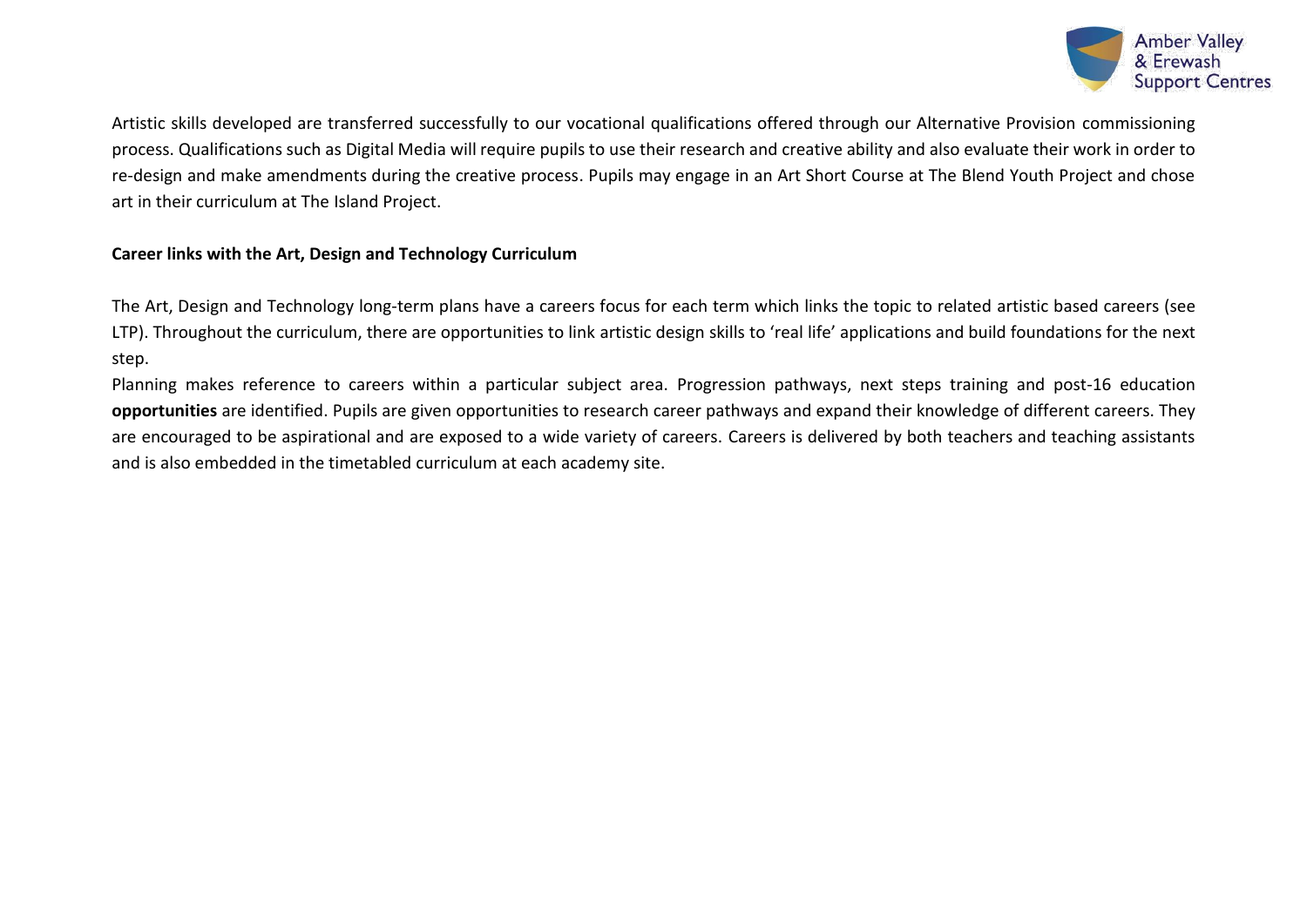

# **Long Term Plan – Art, Design and Technology Year A 2021-2022**

| Autumn 1                                           | <b>Autumn 2</b>            | Spring 1                  | <b>Spring 2</b>               | Summer 1                  | <b>Summer 2</b>           |
|----------------------------------------------------|----------------------------|---------------------------|-------------------------------|---------------------------|---------------------------|
| Sketchbooks to create and develop ideas and skills |                            |                           |                               |                           |                           |
| <b>KS2/KS3 Design and</b>                          | <b>KS2 Art and Design</b>  | KS2/KS3 Design and        | <b>KS2 Art and Design</b>     | KS2/KS3 Design and        | <b>KS2 Art and Design</b> |
| <b>Tech</b>                                        | Observational              | <b>Tech</b>               | Drawing and                   | <b>Tech</b>               | <b>Indian Art</b>         |
| Cooking and                                        | Drawing: Artist Study      | <b>Vikings</b>            | <b>Illustration including</b> | Model making              | Focus on use of           |
| Nutrition: Food and                                | Vincent Van Gough          | Research and              | a study of chosen             | Investigate and           | colour, patterns and      |
| cultural diversity in                              | Explore the use of         | investigate, design       | illustrator of                | research, design and      | techniques                |
| <b>Britain</b>                                     | light and dark and         | and create a Viking       | children's books-             | create Tutor              |                           |
| Research and study                                 | texture                    | Long boat                 | <b>William Blake</b>          | structures,               | <b>KS3 Art and Design</b> |
| Cultures in Britain;                               |                            | develop specifications    |                               | considering               | <b>Chinese Art</b>        |
| selecting a wide                                   | <b>KS3 Art and Design</b>  | to inform the design      | <b>KS3 Art and Design</b>     | specifications and        | Chinese painting,         |
| range of ingredients                               | Artists and Art            | of innovative,            | Conceptual Art                | function; creating 3-     | focus on landscapes,      |
| and creating an                                    | Movements/Abstract         | functional, appealing     | Using techniques and          | D drawings and            | flora and fauna,          |
| appealing menu for a                               | Impressionism              | products that             | mediums in their              | detailed plans.           | creating art in the       |
| targeted audience                                  | <b>Weather and Seasons</b> | respond to needs in a     | chosen artist's style.        |                           | style of; colour use      |
| and event.                                         | Landscape Art -            | variety of situations     | Video games, Books,           | <b>KS3 Art and Design</b> | and shading, patterns     |
|                                                    | painting and mixed         |                           | Movies; Myths and             | Portraiture and           | and symbols               |
| <b>KS3 Art and Design</b>                          | media eg.                  | <b>KS3 Art and Design</b> | Legends Illustrating          | Human Form                | Comparing to a            |
| Artists and Art                                    | Monet -haystacks and       | <b>Exploring cultures</b> | myths/stories from            | A study of                | variety of cultures       |
| Movements with a                                   | Autumn                     | past and present          | the past Create a             | Elizabethan               | and exploring a           |
| focus on art                                       | poplars/winter scenes      | experimenting with        | 'backdrop' or Mural           | portraiture               | variety of mediums.       |
| associated with the                                | Constable -                | images and sculpture      | for dramatization of a        | symbolism, creating       |                           |
| <b>British Empire from</b>                         | cloudscapes                | Belizean Art Lee          | story-look at artists         | a self-portrait in the    |                           |
| the 16 <sup>th</sup> Century to                    | Colour mixing -create      | Vanderwalker              | past and present who          | style of Hans Holbein     |                           |
| the present                                        | dark/light shades,         | African art Marietijie    | 'tell a visual story' for     | Creating imaginative      |                           |
|                                                    | re-cap on warm/cold        | Henning; Jewellery,       | inspiration $-$               | images of the human       |                           |
|                                                    | colours                    | tool and weapon           | Hieronymus Bosch              | form Gustav Ramano        |                           |